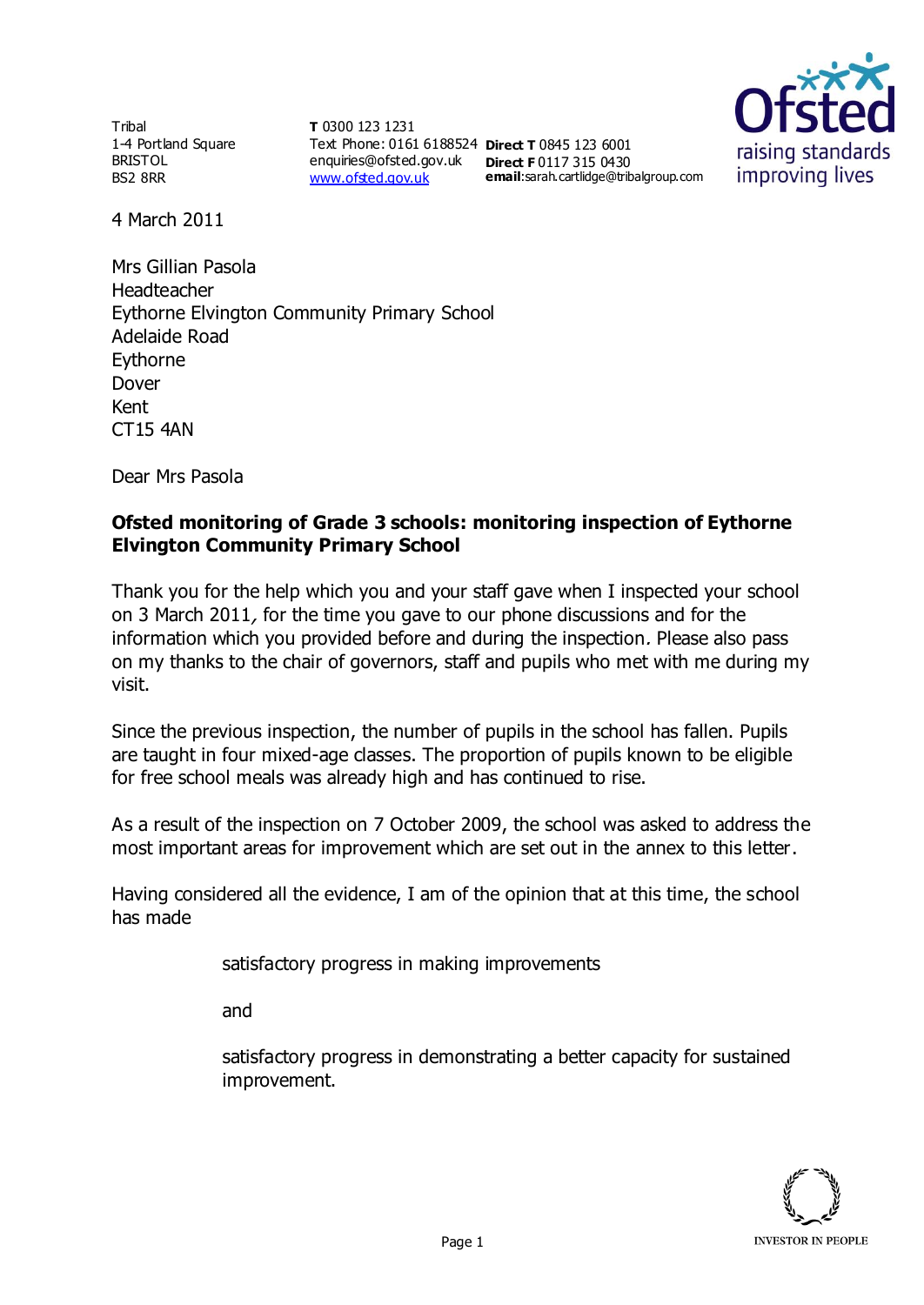

National test results at the end of Year 6 were below average in 2010, although caution is required in interpreting published data due to the small and fluctuating numbers in the Year 6 cohorts. The percentage of pupils meeting national expectations in mathematics was higher in 2010 than in 2009, although the average point score declined slightly as no pupils reached the higher Level 5. This reflects well below average starting points and a lack of consistently challenging work. The percentage meeting national expectations in mathematics by the end of Year 2 improved in 2010, moving much closer to the national average. However, no pupils reached the higher Level 3 in the end of Year 2 assessments. Data showing the value the school adds to pupils' learning in Key Stage 2 from their starting points in Year 3 indicated an upward trend from test results in 2009 to those in 2010. In the current Year 6 cohort of nine pupils, school data indicates that seven are on track to gain the expected Level 4 in mathematics in 2011.

Across the school, more effective use of a range of resources in mathematics and appropriate professional development have brought about improvements. Pupils say they enjoy mathematics more. Progress is satisfactory. Rigorous tracking and analysis of data and pupil progress meetings have enabled more targeted effective support, particularly to help pupils catch up through one-to-one tuition. Monitoring by leaders means that the school has a good understanding of its own teaching in mathematics. However, lesson observations by leaders place too much emphasis on monitoring what the teacher does rather than what pupils learn. Leaders know there is more to do to secure consistently good teaching by sharing and spreading good practice.

Satisfactory progress has been made in the use of assessment for learning. Targets are displayed in the classroom and pupils are often able to point to their targets, but not always what they are or what they need to accomplish in order to meet them. Teachers are using marking and feedback to increasingly good effect to show pupils how to improve, and pupils respond well to this, although they need to be clearer about their individual targets for learning.

Leaders, including the governing body, constantly strive to promote community cohesion within the local community. It has been successful in engaging various groups, particularly through its work with the on-site children's centre. The school has audited and reviewed its provision and initiated some positive developments, for example links with a school in Zambia.

The headteacher has kept the school focused on the key priorities, with valuable support from the local authority through a comprehensive monitoring and support programme. The school has clearly benefited from partnership work with a local school that has been welcomed and valued by leaders and class teachers.

The school continues to have a satisfactory capacity to improve. The measures currently being taken are fully consistent with the needs of the school and

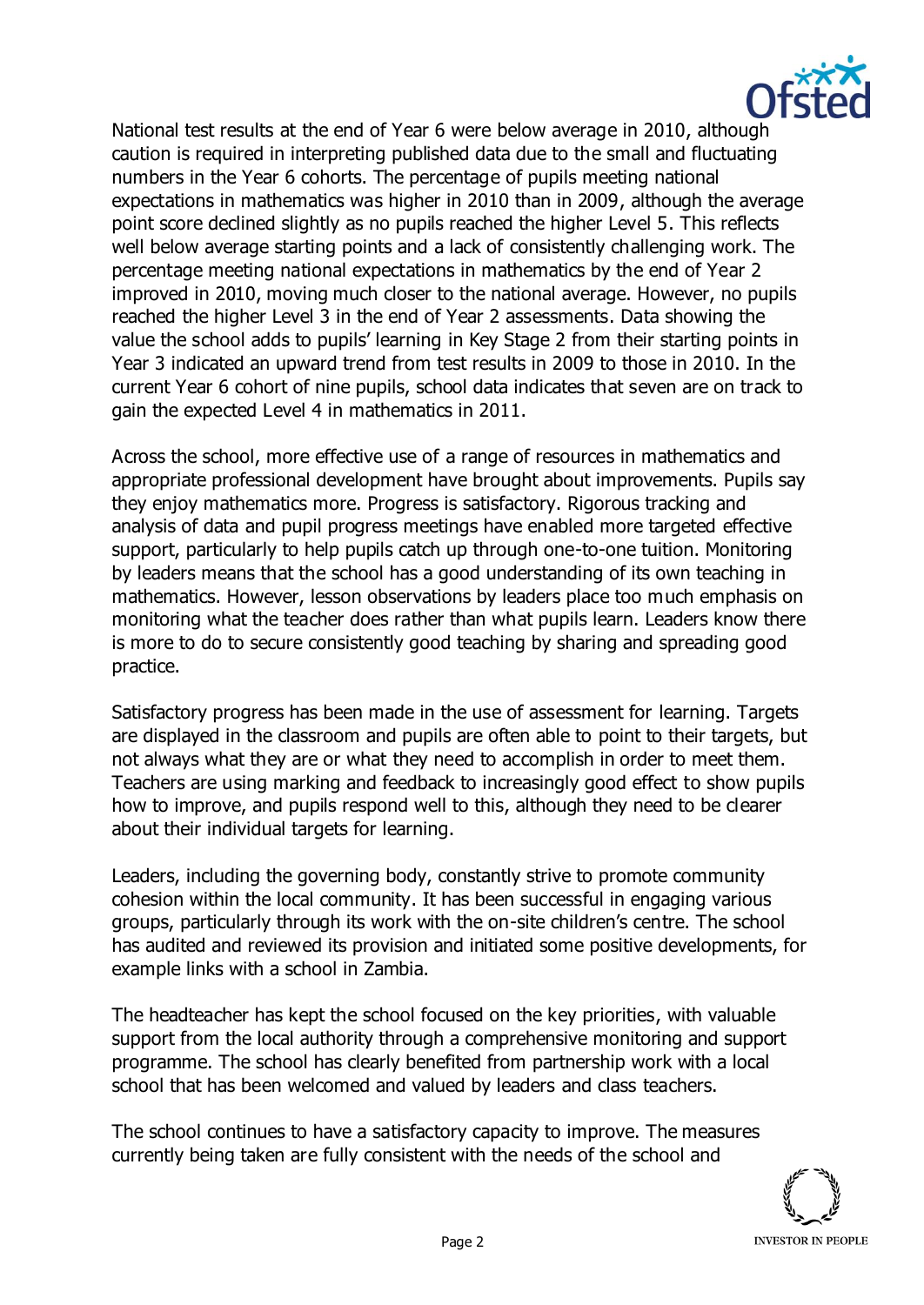

demonstrate that there is a clear view of what needs to be done to further improve outcomes for pupils.

I hope that you have found the inspection helpful in promoting improvement in your school. This letter will be posted on the Ofsted website.

Yours sincerely

Margaret Coussins Additional Inspector